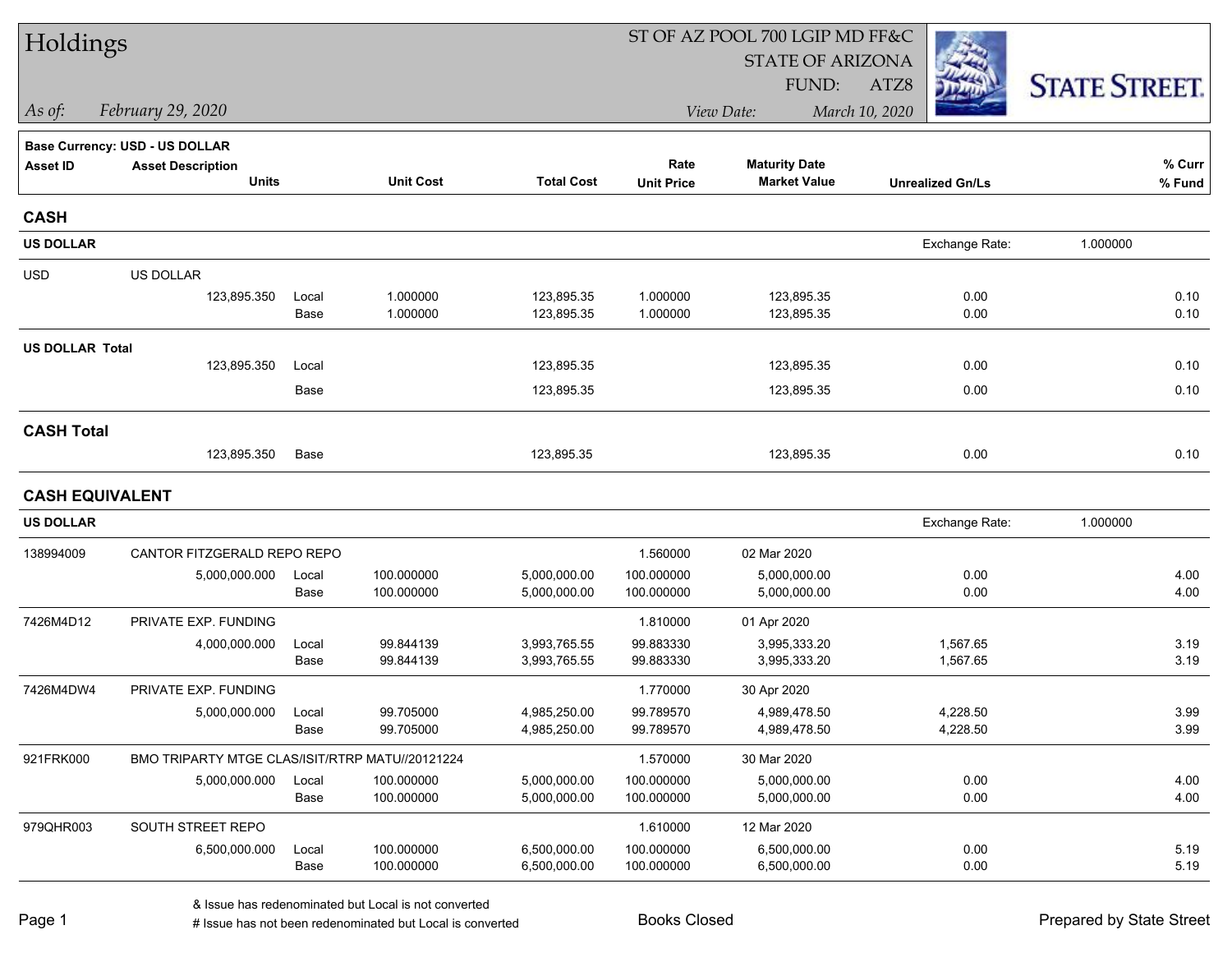| Holdings               |                                                  |               |                          |                          |                          | ST OF AZ POOL 700 LGIP MD FF&C |                         |                      |
|------------------------|--------------------------------------------------|---------------|--------------------------|--------------------------|--------------------------|--------------------------------|-------------------------|----------------------|
|                        |                                                  |               |                          |                          |                          | <b>STATE OF ARIZONA</b>        |                         |                      |
|                        |                                                  |               |                          |                          |                          | FUND:                          | ATZ8                    | <b>STATE STREET.</b> |
| $\vert$ As of:         | February 29, 2020                                |               |                          |                          |                          | View Date:                     | March 10, 2020          |                      |
|                        | <b>Base Currency: USD - US DOLLAR</b>            |               |                          |                          |                          |                                |                         |                      |
| <b>Asset ID</b>        | <b>Asset Description</b>                         |               |                          |                          | Rate                     | <b>Maturity Date</b>           |                         | $%$ Curr             |
|                        | <b>Units</b>                                     |               | <b>Unit Cost</b>         | <b>Total Cost</b>        | <b>Unit Price</b>        | <b>Market Value</b>            | <b>Unrealized Gn/Ls</b> | % Fund               |
| <b>US DOLLAR Total</b> |                                                  |               |                          |                          |                          |                                |                         |                      |
|                        | 25,500,000.000                                   | Local         |                          | 25,479,015.55            |                          | 25,484,811.70                  | 5,796.15                | 20.36                |
|                        |                                                  | Base          |                          | 25,479,015.55            |                          | 25,484,811.70                  | 5,796.15                | 20.36                |
|                        | <b>CASH EQUIVALENT Total</b>                     |               |                          |                          |                          |                                |                         |                      |
|                        | 25,500,000.000                                   | Base          |                          | 25,479,015.55            |                          | 25,484,811.70                  | 5,796.15                | 20.36                |
| <b>FIXED INCOME</b>    |                                                  |               |                          |                          |                          |                                |                         |                      |
| <b>US DOLLAR</b>       |                                                  |               |                          |                          |                          |                                | Exchange Rate:          | 1.000000             |
| 30218HAA5              | EXPORT LEASING 2009 LLC US GOVT GUAR 08/21 1.859 |               |                          |                          | 1.859000                 | 28 Aug 2021                    |                         |                      |
| Original Face:         | 191.692.860<br>1,000,000.000                     | Local<br>Base | 100.261643<br>100.261643 | 192,194.41<br>192,194.41 | 100.562002<br>100.562002 | 192,770.18<br>192,770.18       | 575.77<br>575.77        | 0.15<br>0.15         |
| 36178GHQ0              | GNMA POOL AA8339 GN 08/27 FIXED 3                |               |                          |                          | 3.000000                 | 15 Aug 2027                    |                         |                      |
|                        | 1,070,099.800                                    | Local         | 103.458398               | 1,107,108.11             | 103.814968               | 1,110,923.76                   | 3,815.65                | 0.89                 |
| Original Face:         | 5,000,000.000                                    | Base          | 103.458398               | 1,107,108.11             | 103.814968               | 1,110,923.76                   | 3,815.65                | 0.89                 |
| 36179MAF7              | GNMA II POOL MA0006 G2 04/27 FIXED 2.5           |               |                          |                          | 2.500000                 | 20 Apr 2027                    |                         |                      |
|                        | 948,447.180                                      | Local         | 102.672408               | 973,793.56               | 103.085392               | 977,710.49                     | 3,916.93                | 0.78                 |
| Original Face:         | 4,372,786.000                                    | Base          | 102.672408               | 973,793.56               | 103.085392               | 977,710.49                     | 3,916.93                | 0.78                 |
| 36179MCH1              | GNMA II POOL MA0072 G2 05/27 FIXED 2.5           |               |                          |                          | 2.500000                 | 20 May 2027                    |                         |                      |
|                        | 1,143,727.650                                    | Local         | 102.349622               | 1,170,600.93             | 103.087134               | 1,179,036.06                   | 8,435.13                | 0.94                 |
| Original Face:         | 5,000,000.000                                    | Base          | 102.349622               | 1,170,600.93             | 103.087134               | 1,179,036.06                   | 8,435.13                | 0.94                 |
| 36179MGP9              | GNMA II POOL MA0206 G2 07/27 FIXED 3.5           |               |                          |                          | 3.500000                 | 20 Jul 2027                    |                         |                      |
|                        | 631,691.270                                      | Local         | 103.821788               | 655,833.17               | 104.980742               | 663,154.18                     | 7,321.01                | 0.53                 |
| Original Face:         | 4,169,641.000                                    | Base          | 103.821788               | 655,833.17               | 104.980742               | 663,154.18                     | 7,321.01                | 0.53                 |
| 36179NDH8              | GNMA II POOL MA1004 G2 05/43 FIXED 3             |               |                          |                          | 3.000000                 | 20 May 2043                    |                         |                      |
|                        | 625,959.140                                      | Local         | 101.176323               | 633,322.44               | 103.009516               | 644,797.48                     | 11,475.04               | 0.52                 |
| Original Face:         | 2,000,000.000                                    | Base          | 101.176323               | 633,322.44               | 103.009516               | 644,797.48                     | 11,475.04               | 0.52                 |
| 36202F3T1              | GNMA II POOL 005310 G2 02/27 FIXED 3.5           |               |                          |                          | 3.500000                 | 20 Feb 2027                    |                         |                      |
| Original Face:         | 446,327.240<br>2,910,888.000                     | Local<br>Base | 102.547366<br>102.547366 | 457,696.83<br>457,696.83 | 103.930997<br>103.930997 | 463,872.35<br>463,872.35       | 6,175.52<br>6,175.52    | 0.37<br>0.37         |
|                        |                                                  |               |                          |                          |                          |                                |                         |                      |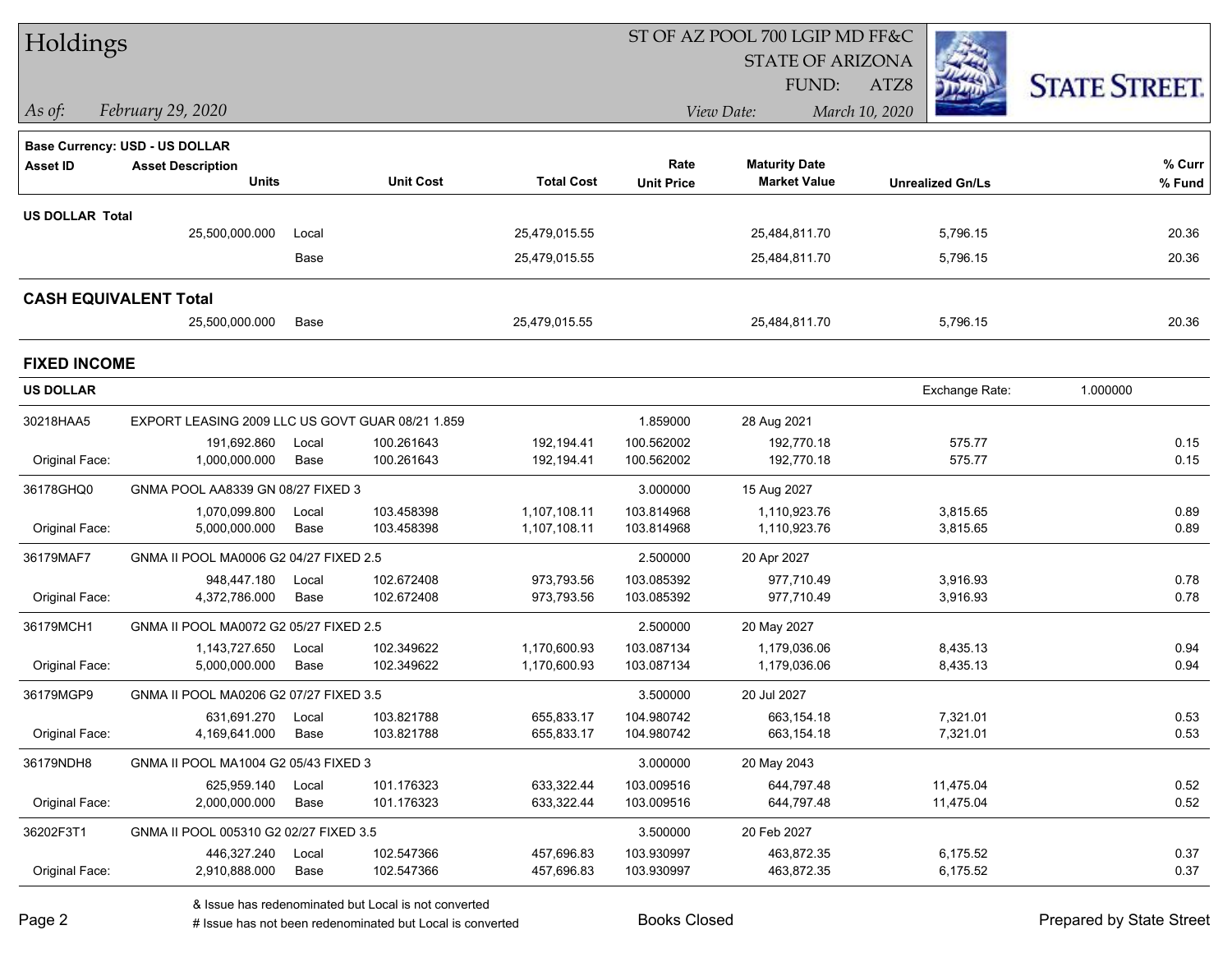|  | <b>Holdings</b> |
|--|-----------------|
|  |                 |

## ST OF AZ POOL 700 LGIP MD FF&C

STATE OF ARIZONA

ATZ8



*February 29, 2020 As of: View Date: March 10, 2020*

**Base Currency: USD - US DOLLAR**

FUND:

| <b>Asset ID</b> | <b>Asset Description</b><br><b>Units</b>       |       | <b>Unit Cost</b> | <b>Total Cost</b> | Rate<br><b>Unit Price</b> | <b>Maturity Date</b><br><b>Market Value</b> | <b>Unrealized Gn/Ls</b> | % Curr |
|-----------------|------------------------------------------------|-------|------------------|-------------------|---------------------------|---------------------------------------------|-------------------------|--------|
|                 |                                                |       |                  |                   |                           |                                             |                         | % Fund |
| 36225E3Y6       | GNMA II POOL 082614 G2 09/40 FLOATING VAR      |       |                  |                   | 3.250000                  | 20 Sep 2040                                 |                         |        |
|                 | 790,340.830                                    | Local | 103.155162       | 815,277.36        | 104.148143                | 823,125.30                                  | 7,847.94                | 0.66   |
| Original Face:  | 9,450,000.000                                  | Base  | 103.155162       | 815,277.36        | 104.148143                | 823,125.30                                  | 7,847.94                | 0.66   |
| 3622A2EM0       | GNMA POOL 783740 GN 12/27 FIXED 2.5            |       |                  |                   | 2.500000                  | 15 Dec 2027                                 |                         |        |
|                 | 659,182.190                                    | Local | 101.174457       | 666,924.00        | 102.714014                | 677,072.49                                  | 10,148.49               | 0.54   |
| Original Face:  | 2,500,000.000                                  | Base  | 101.174457       | 666,924.00        | 102.714014                | 677,072.49                                  | 10,148.49               | 0.54   |
| 3622A2F31       | GNMA II POOL 783786 G2 06/28 FIXED 2.5         |       |                  |                   | 2.500000                  | 20 Jun 2028                                 |                         |        |
|                 | 511,256.920                                    | Local | 101.119956       | 516,982.77        | 101.426103                | 518,547.97                                  | 1,565.20                | 0.41   |
| Original Face:  | 1,500,000.000                                  | Base  | 101.119956       | 516,982.77        | 101.426103                | 518,547.97                                  | 1,565.20                | 0.41   |
| 36230M3Y1       | GNMA POOL 753515 GN 11/40 FIXED 4              |       |                  |                   | 4.000000                  | 15 Nov 2040                                 |                         |        |
|                 | 804,462.560                                    | Local | 105.524830       | 848,907.75        | 107.333001                | 863,453.81                                  | 14,546.06               | 0.69   |
| Original Face:  | 5,872,458.000                                  | Base  | 105.524830       | 848,907.75        | 107.333001                | 863,453.81                                  | 14,546.06               | 0.69   |
| 36241KZ76       | GNMA POOL 782566 GN 02/24 FIXED 5.5            |       |                  |                   | 5.500000                  | 15 Feb 2024                                 |                         |        |
|                 | 24,905.760                                     | Local | 102.110676       | 25,431.44         | 105.405773                | 26,252.11                                   | 820.67                  | 0.02   |
| Original Face:  | 1,000,000.000                                  | Base  | 102.110676       | 25,431.44         | 105.405773                | 26,252.11                                   | 820.67                  | 0.02   |
| 36290TK65       | GNMA POOL 616917 GN 12/35 FIXED 5              |       |                  |                   | 5.000000                  | 15 Dec 2035                                 |                         |        |
|                 | 39,385.010                                     | Local | 104.774050       | 41,265.27         | 109.297808                | 43,046.95                                   | 1,781.68                | 0.03   |
| Original Face:  | 1,000,000.000                                  | Base  | 104.774050       | 41,265.27         | 109.297808                | 43,046.95                                   | 1,781.68                | 0.03   |
| 36294XCP9       | GNMA POOL 662578 GN 09/22 FIXED 5              |       |                  |                   | 5.000000                  | 15 Sep 2022                                 |                         |        |
|                 | 344.680                                        | Local | 101.116978       | 348.53            | 103.595364                | 357.07                                      | 8.54                    | 0.00   |
| Original Face:  | 25,000.000                                     | Base  | 101.116978       | 348.53            | 103.595364                | 357.07                                      | 8.54                    | 0.00   |
| 36297KGS4       | GNMA POOL 714009 GN 10/39 FIXED 5              |       |                  |                   | 5.000000                  | 15 Oct 2039                                 |                         |        |
|                 | 95,842.580                                     | Local | 103.292075       | 98,997.79         | 112.422291                | 107,748.42                                  | 8,750.63                | 0.09   |
| Original Face:  | 2,000,000.000                                  | Base  | 103.292075       | 98,997.79         | 112.422291                | 107,748.42                                  | 8,750.63                | 0.09   |
| 38374C5H0       | GOVERNMENT NATIONAL MORTGAGE A GNR 2003 85 PD  |       |                  |                   | 4.000000                  | 20 Mar 2033                                 |                         |        |
|                 | 2,807.520                                      | Local | 100.000000       | 2,807.52          | 100.743270                | 2,828.39                                    | 20.87                   | 0.00   |
| Original Face:  | 410,000.000                                    | Base  | 100.000000       | 2,807.52          | 100.743270                | 2,828.39                                    | 20.87                   | 0.00   |
| 38376R6Y7       | GOVERNMENT NATIONAL MORTGAGE A GNR 2017 H18 FE |       |                  |                   | 1.934380                  | 20 Jun 2063                                 |                         |        |
|                 | 254,124.610                                    | Local | 100.000000       | 254,124.61        | 99.848890                 | 253,740.60                                  | $-384.01$               | 0.20   |
| Original Face:  | 4,967,302.000                                  | Base  | 100.000000       | 254,124.61        | 99.848890                 | 253,740.60                                  | $-384.01$               | 0.20   |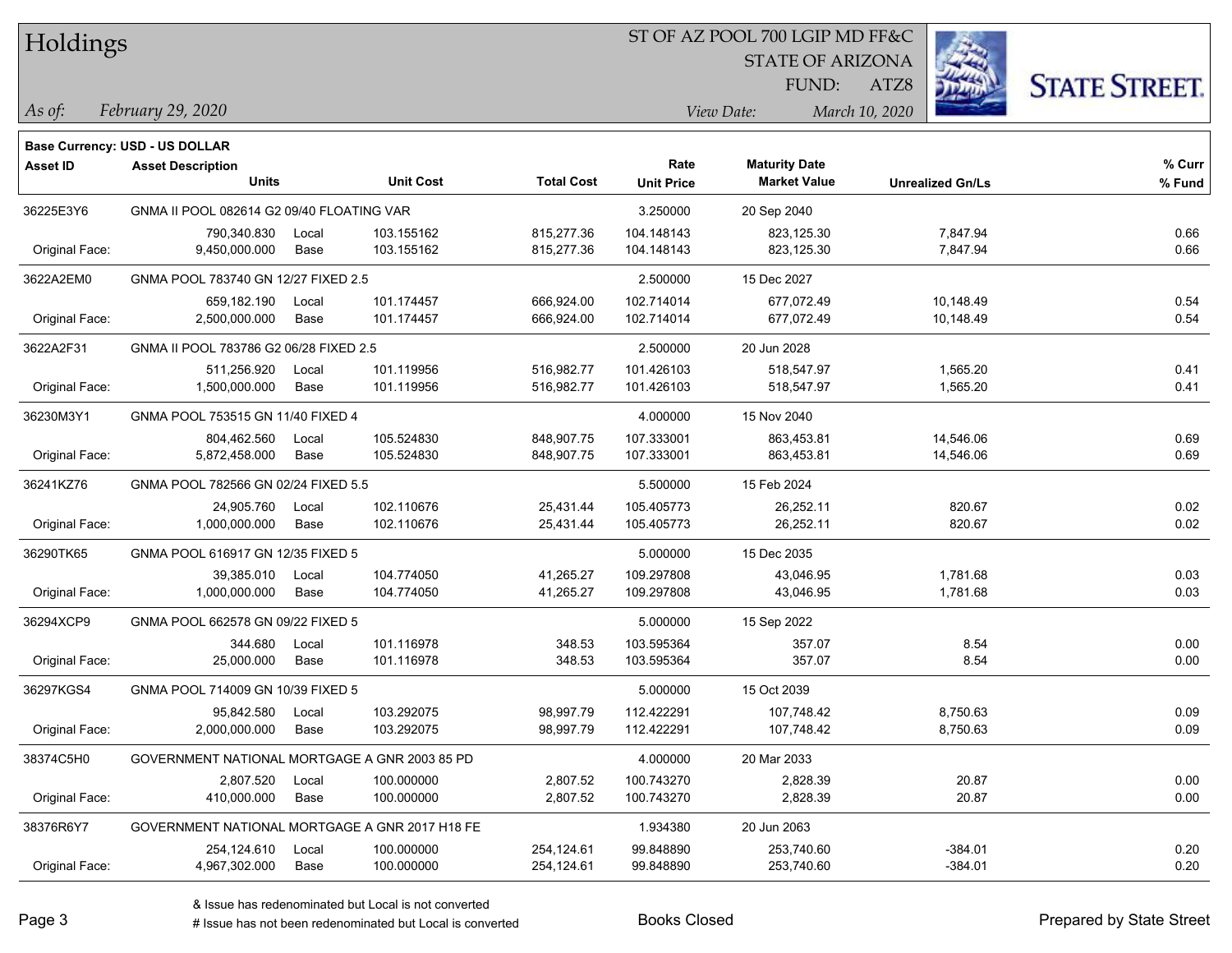Holdings

### ST OF AZ POOL 700 LGIP MD FF&C

STATE OF ARIZONA

ATZ8



*February 29, 2020 As of: View Date: March 10, 2020*

**Base Currency: USD - US DOLLAR**

FUND:

| <b>Asset ID</b> | <b>Asset Description</b><br><b>Units</b>       |       | <b>Unit Cost</b> | <b>Total Cost</b> | Rate<br><b>Unit Price</b> | <b>Maturity Date</b><br><b>Market Value</b> | <b>Unrealized Gn/Ls</b> | % Curr<br>% Fund |
|-----------------|------------------------------------------------|-------|------------------|-------------------|---------------------------|---------------------------------------------|-------------------------|------------------|
| 38377YWD8       | GOVERNMENT NATIONAL MORTGAGE A GNR 2011 140 PC |       |                  |                   | 2.000000                  | 16 Aug 2039                                 |                         |                  |
|                 | 440,194.490                                    | Local | 101.059684       | 444,859.16        | 100.425000                | 442,065.32                                  | $-2,793.84$             | 0.35             |
| Original Face:  | 2,720,000.000                                  | Base  | 101.059684       | 444,859.16        | 100.425000                | 442,065.32                                  | $-2,793.84$             | 0.35             |
| 38378B4Q9       | GOVERNMENT NATIONAL MORTGAGE A GNR 2013 7 C    |       |                  |                   | 2.637000                  | 16 May 2051                                 |                         |                  |
|                 | 356,593.440                                    | Local | 101.531217       | 362,053.66        | 101.270400                | 361,123.60                                  | $-930.06$               | 0.29             |
| Original Face:  | 4,000,000.000                                  | Base  | 101.531217       | 362,053.66        | 101.270400                | 361,123.60                                  | $-930.06$               | 0.29             |
| 38378H4K9       | GOVERNMENT NATIONAL MORTGAGE A GNR 2012 124 KB |       |                  |                   | 2.000000                  | 20 Jul 2042                                 |                         |                  |
|                 | 1,671,628.550                                  | Local | 102.112643       | 1,706,944.09      | 102.842930                | 1,719,151.78                                | 12,207.69               | 1.37             |
| Original Face:  | 4,400,000.000                                  | Base  | 102.112643       | 1,706,944.09      | 102.842930                | 1,719,151.78                                | 12,207.69               | 1.37             |
| 38378KBF5       | GOVERNMENT NATIONAL MORTGAGE A GNR 2013 30 A   |       |                  |                   | 1.500000                  | 16 May 2042                                 |                         |                  |
|                 | 1,568,307.570                                  | Local | 99.343478        | 1,558,011.28      | 99.505640                 | 1,560,554.48                                | 2,543.20                | 1.25             |
| Original Face:  | 3,000,000.000                                  | Base  | 99.343478        | 1,558,011.28      | 99.505640                 | 1,560,554.48                                | 2,543.20                | 1.25             |
| 38378KES4       | GOVERNMENT NATIONAL MORTGAGE A GNR 2013 45 AB  |       |                  |                   | 1.450000                  | 16 Apr 2039                                 |                         |                  |
|                 | 503,128.500                                    | Local | 99.739953        | 501,820.13        | 99.618150                 | 501,207.30                                  | $-612.83$               | 0.40             |
| Original Face:  | 2,000,000.000                                  | Base  | 99.739953        | 501,820.13        | 99.618150                 | 501,207.30                                  | $-612.83$               | 0.40             |
| 38378KRR2       | GOVERNMENT NATIONAL MORTGAGE A GNR 2013 78 AF  |       |                  |                   | 2.426180                  | 16 Mar 2048                                 |                         |                  |
|                 | 509,525.560                                    | Local | 100.614038       | 512,654.24        | 102.257810                | 521,029.68                                  | 8,375.44                | 0.42             |
| Original Face:  | 1,000,000.000                                  | Base  | 100.614038       | 512,654.24        | 102.257810                | 521,029.68                                  | 8,375.44                | 0.42             |
| 38378X2R1       | GOVERNMENT NATIONAL MORTGAGE A GNR 2015 2 A    |       |                  |                   | 2.500000                  | 16 Dec 2044                                 |                         |                  |
|                 | 805,166.380                                    | Local | 101.230294       | 815.072.29        | 100.773650                | 811,395.55                                  | $-3,676.74$             | 0.65             |
| Original Face:  | 2,000,000.000                                  | Base  | 101.230294       | 815,072.29        | 100.773650                | 811,395.55                                  | $-3,676.74$             | 0.65             |
| 38378XEW7       | GOVERNMENT NATIONAL MORTGAGE A GNR 2014 101 AD |       |                  |                   | 3.000000                  | 16 Jul 2050                                 |                         |                  |
|                 | 521,246.720                                    | Local | 101.310775       | 528,079.09        | 103.613720                | 540,083.12                                  | 12,004.03               | 0.43             |
| Original Face:  | 1,000,000.000                                  | Base  | 101.310775       | 528,079.09        | 103.613720                | 540,083.12                                  | 12,004.03               | 0.43             |
| 38378XJS1       | GOVERNMENT NATIONAL MORTGAGE A GNR 2014 124 AC |       |                  |                   | 2.154000                  | 16 May 2054                                 |                         |                  |
|                 | 0.010                                          | Local | 100.000000       | 0.01              | 100.884360                | 0.01                                        | 0.00                    | 0.00             |
|                 |                                                | Base  | 100.000000       | 0.01              | 100.884360                | 0.01                                        | 0.00                    | 0.00             |
| 38378XJV4       | GOVERNMENT NATIONAL MORTGAGE A GNR 2014 124 AJ |       |                  |                   | 3.028000                  | 16 Aug 2052                                 |                         |                  |
|                 | 643,769.460                                    | Local | 100.732868       | 648.487.44        | 104.544700                | 673.026.85                                  | 24,539.41               | 0.54             |

Original Face: 1,000,000.000 Base 100.732868 648,487.44 104.544700 673,026.85 24,539.41 0.54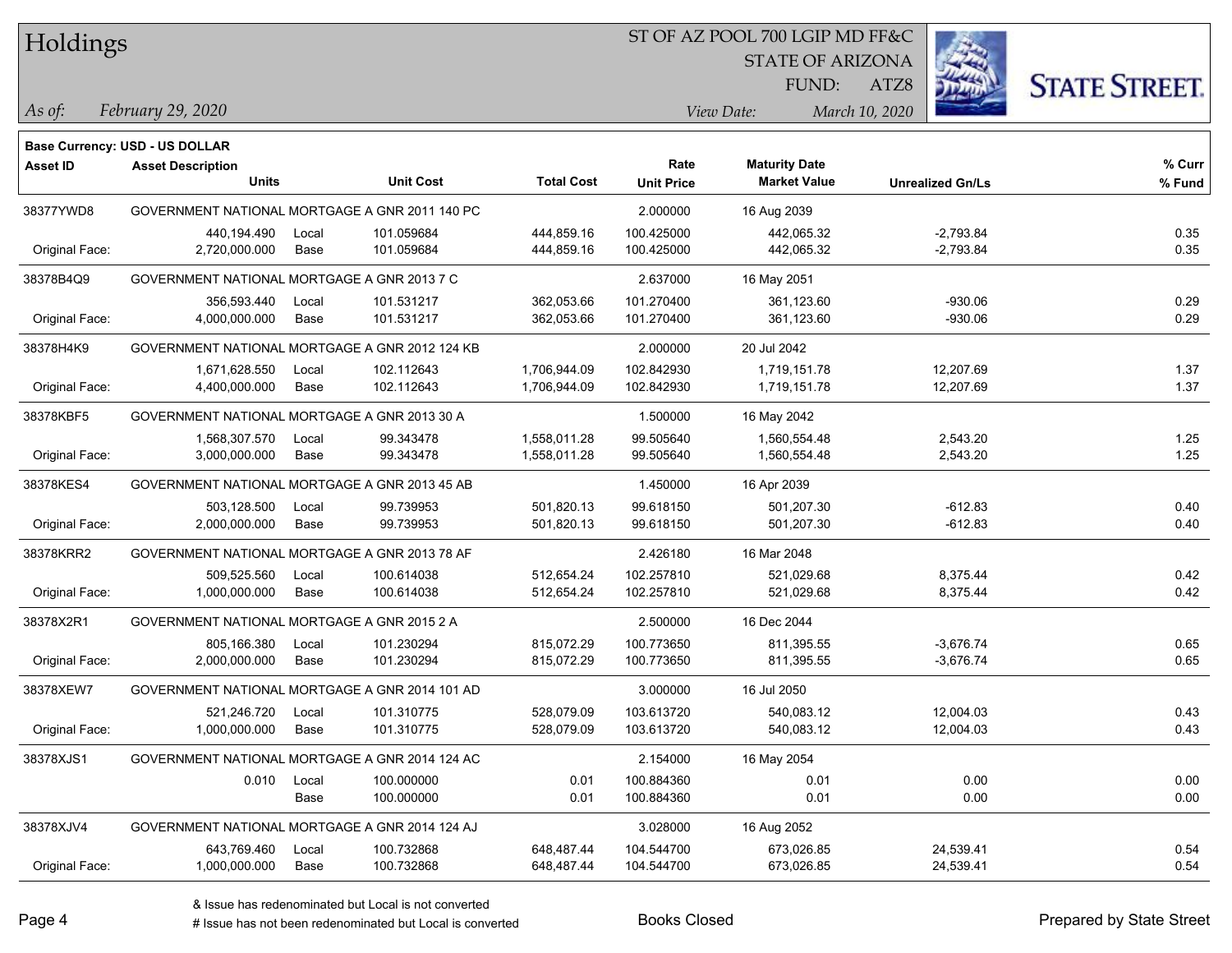Holdings

### ST OF AZ POOL 700 LGIP MD FF&C

STATE OF ARIZONA

ATZ8



*February 29, 2020 As of: View Date: March 10, 2020*

**Base Currency: USD - US DOLLAR**

FUND:

| Asset ID       | <b>Asset Description</b>                            |       |                  |                   | Rate              | <b>Maturity Date</b> |                         | % Curr |
|----------------|-----------------------------------------------------|-------|------------------|-------------------|-------------------|----------------------|-------------------------|--------|
|                | <b>Units</b>                                        |       | <b>Unit Cost</b> | <b>Total Cost</b> | <b>Unit Price</b> | <b>Market Value</b>  | <b>Unrealized Gn/Ls</b> | % Fund |
| 38378XLY5      | GOVERNMENT NATIONAL MORTGAGE A GNR 2014 120 AD      |       |                  |                   | 2.850000          | 16 Feb 2049          |                         |        |
|                | 583,904.820                                         | Local | 100.827345       | 588,735.73        | 103.267700        | 602,985.08           | 14,249.35               | 0.48   |
| Original Face: | 1,000,000.000                                       | Base  | 100.827345       | 588,735.73        | 103.267700        | 602,985.08           | 14,249.35               | 0.48   |
| 38379KSP4      | GOVERNMENT NATIONAL MORTGAGE A GNR 2015 81 A        |       |                  |                   | 2.200000          | 16 Aug 2055          |                         |        |
|                | 629,106.170                                         | Local | 99.889160        | 628,408.87        | 100.839540        | 634,387.77           | 5,978.90                | 0.51   |
| Original Face: | 1,000,000.000                                       | Base  | 99.889160        | 628,408.87        | 100.839540        | 634,387.77           | 5,978.90                | 0.51   |
| 38379KZY7      | GOVERNMENT NATIONAL MORTGAGE A GNR 2015 114 A       |       |                  |                   | 2.100000          | 15 Jun 2044          |                         |        |
|                | 603,560.900                                         | Local | 100.311982       | 605,443.90        | 100.537050        | 606,802.32           | 1,358.42                | 0.48   |
| Original Face: | 1,000,000.000                                       | Base  | 100.311982       | 605,443.90        | 100.537050        | 606,802.32           | 1,358.42                | 0.48   |
| 38379RAN3      | GOVERNMENT NATIONAL MORTGAGE A GNR 2015 181 AB      |       |                  |                   | 2.600000          | 16 Dec 2049          |                         |        |
|                | 668,916.820                                         | Local | 100.905663       | 674,974.95        | 101.889800        | 681,558.01           | 6,583.06                | 0.54   |
| Original Face: | 1,000,000.000                                       | Base  | 100.905663       | 674,974.95        | 101.889800        | 681,558.01           | 6,583.06                | 0.54   |
| 38379RMD2      | GOVERNMENT NATIONAL MORTGAGE A GNR 2017 23 AC       |       |                  |                   | 2.300000          | 16 Mar 2057          |                         |        |
|                | 0.030                                               | Local | 300.000000       | 0.09              | 101.682740        | 0.03                 | $-0.06$                 | 0.00   |
|                |                                                     | Base  | 300.000000       | 0.09              | 101.682740        | 0.03                 | $-0.06$                 | 0.00   |
| 38380LN25      | GOVERNMENT NATIONAL MORTGAGE A GNR 2019 H18 KA      |       |                  |                   | 2.200000          | 20 Nov 2069          |                         |        |
|                | 1,793,900.420                                       | Local | 100.353658       | 1,800,244.69      | 101.714936        | 1,824,664.66         | 24,419.97               | 1.46   |
| Original Face: | 2,000,000.000                                       | Base  | 100.353658       | 1,800,244.69      | 101.714936        | 1,824,664.66         | 24,419.97               | 1.46   |
| 38380LRE5      | GOVERNMENT NATIONAL MORTGAGE A GNR 2019 H04 CA      |       |                  |                   | 3.000000          | 20 Mar 2069          |                         |        |
|                | 1,055,742.570                                       | Local | 100.069011       | 1,056,471.15      | 102.608055        | 1,083,276.92         | 26,805.77               | 0.87   |
| Original Face: | 2,000,000.000                                       | Base  | 100.069011       | 1,056,471.15      | 102.608055        | 1,083,276.92         | 26,805.77               | 0.87   |
| 418097AC5      | AID JORDAN US GOVT GUAR 10/20 2.503                 |       |                  |                   | 2.503000          | 30 Oct 2020          |                         |        |
|                | 6,280,000.000                                       | Local | 100.313851       | 6,299,709.83      | 100.819956        | 6,331,493.24         | 31,783.41               | 5.06   |
|                |                                                     | Base  | 100.313851       | 6,299,709.83      | 100.819956        | 6,331,493.24         | 31,783.41               | 5.06   |
| 6903532L0      | INT DEVELOPMENT FIN CORP US GOVT GUAR 01/21 0.00000 |       |                  |                   |                   | 26 Jan 2021          |                         |        |
|                | 5,000,000.000                                       | Local | 105.535079       | 5,276,753.93      | 106.576918        | 5,328,845.90         | 52,091.97               | 4.26   |
|                |                                                     | Base  | 105.535079       | 5,276,753.93      | 106.576918        | 5,328,845.90         | 52,091.97               | 4.26   |
| 6903537C5      | INT DEVELOPMENT FIN CORP US GOVT GUAR 08/27 VAR     |       |                  |                   | 1.750000          | 13 Aug 2027          |                         |        |
|                | 2,700,000.000                                       | Local | 100.000000       | 2,700,000.00      | 100.000000        | 2,700,000.00         | 0.00                    | 2.16   |
| Original Face: | 2,700,000.000                                       | Base  | 100.000000       | 2,700,000.00      | 100.000000        | 2,700,000.00         | 0.00                    | 2.16   |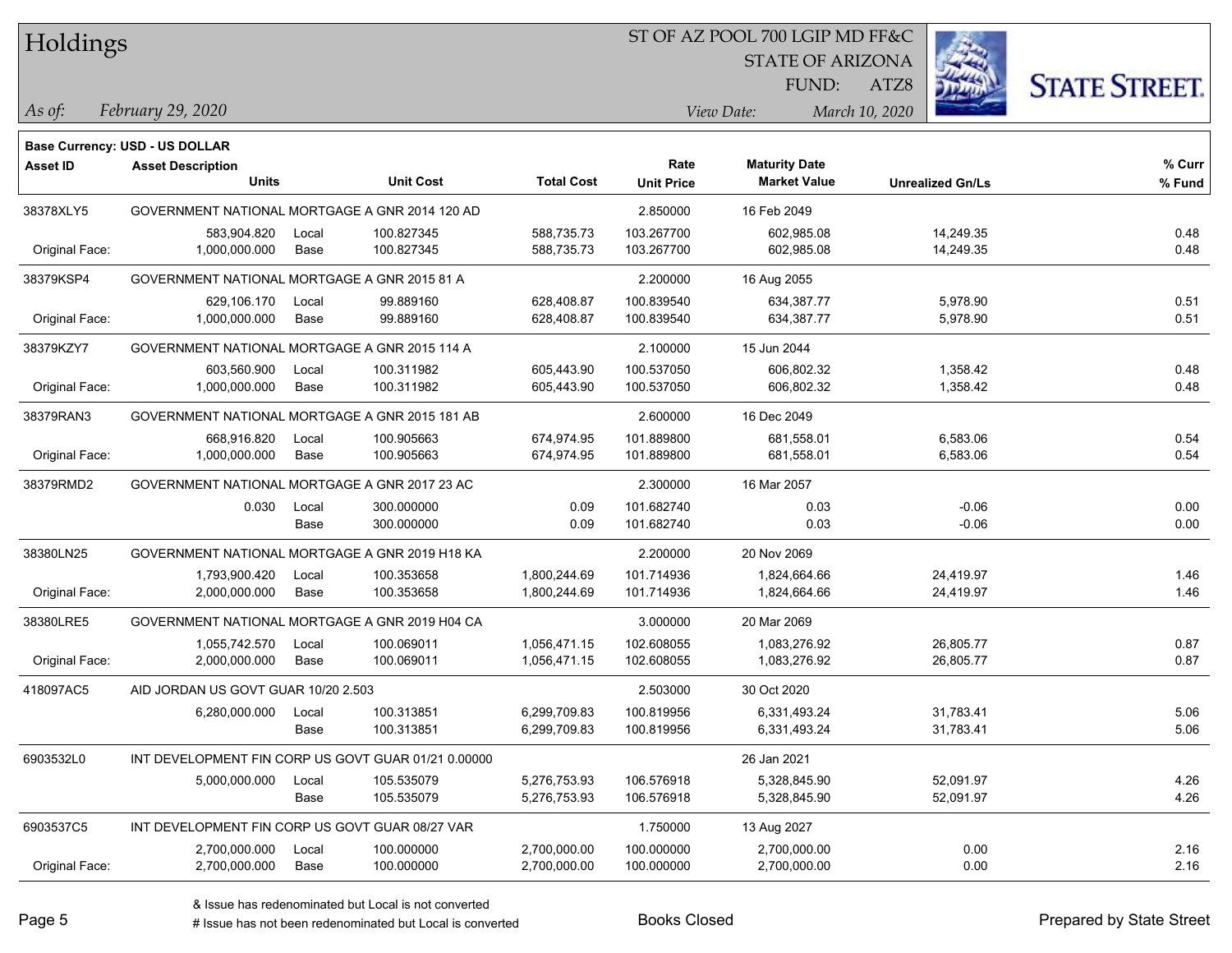| Holdings |  |  |  |
|----------|--|--|--|
|----------|--|--|--|

## ST OF AZ POOL 700 LGIP MD FF&C

STATE OF ARIZONA

ATZ8



*February 29, 2020 As of: View Date: March 10, 2020*

**Base Currency: USD - US DOLLAR**

FUND:

| <b>Asset ID</b> | <b>Asset Description</b><br><b>Units</b>            |       | <b>Unit Cost</b> | <b>Total Cost</b> | Rate<br><b>Unit Price</b> | <b>Maturity Date</b><br><b>Market Value</b> | <b>Unrealized Gn/Ls</b> | % Curr<br>% Fund |
|-----------------|-----------------------------------------------------|-------|------------------|-------------------|---------------------------|---------------------------------------------|-------------------------|------------------|
|                 |                                                     |       |                  |                   |                           |                                             |                         |                  |
| 6903538B6       | INT DEVELOPMENT FIN CORP US GOVT GUAR 09/26 VAR     |       |                  |                   | 1.990000                  | 15 Sep 2026                                 |                         |                  |
|                 | 3,500,000.000                                       | Local | 100.000000       | 3,500,000.00      | 100.000000                | 3,500,000.00                                | 0.00                    | 2.80             |
| Original Face:  | 3,500,000.000                                       | Base  | 100.000000       | 3,500,000.00      | 100.000000                | 3,500,000.00                                | 0.00                    | 2.80             |
| 690353L54       | INT DEVELOPMENT FIN CORP US GOVT GUAR 01/21 0.00000 |       |                  |                   |                           | 26 Jan 2021                                 |                         |                  |
|                 | 2,500,000.000                                       | Local | 107.155058       | 2,678,876.46      | 107.306360                | 2,682,659.00                                | 3,782.54                | 2.14             |
|                 |                                                     | Base  | 107.155058       | 2,678,876.46      | 107.306360                | 2,682,659.00                                | 3,782.54                | 2.14             |
| 742651DU3       | PRIVATE EXPORT FUNDING US GOVT GUAR 03/20 2.25      |       |                  |                   | 2.250000                  | 15 Mar 2020                                 |                         |                  |
|                 | 3,440,000.000                                       | Local | 100.011529       | 3,440,396.60      | 100.032217                | 3,441,108.26                                | 711.66                  | 2.75             |
|                 |                                                     | Base  | 100.011529       | 3,440,396.60      | 100.032217                | 3,441,108.26                                | 711.66                  | 2.75             |
| 742651DX7       | PRIVATE EXPORT FUNDING US GOVT GUAR 11/24 1.75      |       |                  |                   | 1.750000                  | 15 Nov 2024                                 |                         |                  |
|                 | 2,000,000.000                                       | Local | 99.875335        | 1,997,506.70      | 102.795016                | 2,055,900.32                                | 58,393.62               | 1.64             |
|                 |                                                     | Base  | 99.875335        | 1,997,506.70      | 102.795016                | 2,055,900.32                                | 58,393.62               | 1.64             |
| 831641EV3       | SMALL BUSINESS ADMINISTRATION SBIC 2011 10B 1       |       |                  |                   | 2.877000                  | 10 Sep 2021                                 |                         |                  |
|                 | 342,697.580                                         | Local | 100.966330       | 346,009.17        | 101.137380                | 346,595.35                                  | 586.18                  | 0.28             |
| Original Face:  | 4,000,000.000                                       | Base  | 100.966330       | 346,009.17        | 101.137380                | 346,595.35                                  | 586.18                  | 0.28             |
| 831641EW1       | SMALL BUSINESS ADMINISTRATION SBIC 2012 10A 1       |       |                  |                   | 2.766000                  | 10 Mar 2022                                 |                         |                  |
|                 | 297,444.700                                         | Local | 100.897131       | 300,113.17        | 102.005200                | 303,409.06                                  | 3,295.89                | 0.24             |
| Original Face:  | 1,000,000.000                                       | Base  | 100.897131       | 300,113.17        | 102.005200                | 303,409.06                                  | 3,295.89                | 0.24             |
| 903724AL6       | AID UKRAINE US GOVT GUAR 05/20 1.847                |       |                  |                   | 1.847000                  | 29 May 2020                                 |                         |                  |
|                 | 1,000,000.000                                       | Local | 100.025105       | 1,000,251.05      | 100.190970                | 1,001,909.70                                | 1,658.65                | 0.80             |
|                 |                                                     | Base  | 100.025105       | 1,000,251.05      | 100.190970                | 1,001,909.70                                | 1,658.65                | 0.80             |
| 903724BL5       | AID UKRAINE US GOVT GUAR 09/21 1.471                |       |                  |                   | 1.471000                  | 29 Sep 2021                                 |                         |                  |
|                 | 3,000,000.000                                       | Local | 99.451882        | 2,983,556.47      | 100.495350                | 3,014,860.50                                | 31,304.03               | 2.41             |
|                 |                                                     | Base  | 99.451882        | 2,983,556.47      | 100.495350                | 3,014,860.50                                | 31,304.03               | 2.41             |
| 911759MU9       | HOUSING URBAN DEVELOPMNT US GOVT GUAR 08/21 2.57    |       |                  |                   | 2.570000                  | 01 Aug 2021                                 |                         |                  |
|                 | 500,000.000                                         | Local | 100.000000       | 500,000.00        | 102.260890                | 511,304.45                                  | 11,304.45               | 0.41             |
|                 |                                                     | Base  | 100.000000       | 500,000.00        | 102.260890                | 511,304.45                                  | 11,304.45               | 0.41             |
| 912796TL3       | TREASURY BILL 03/20 0.00000                         |       |                  |                   | 0.010000                  | 19 Mar 2020                                 |                         |                  |

2,000,000.000 Local 99.906975 1,998,139.50 99.932697 1,998,653.94 514.44 1.60

Base 99.906975 1,998,139.50 99.932697 1,998,653.94 514.44 1.60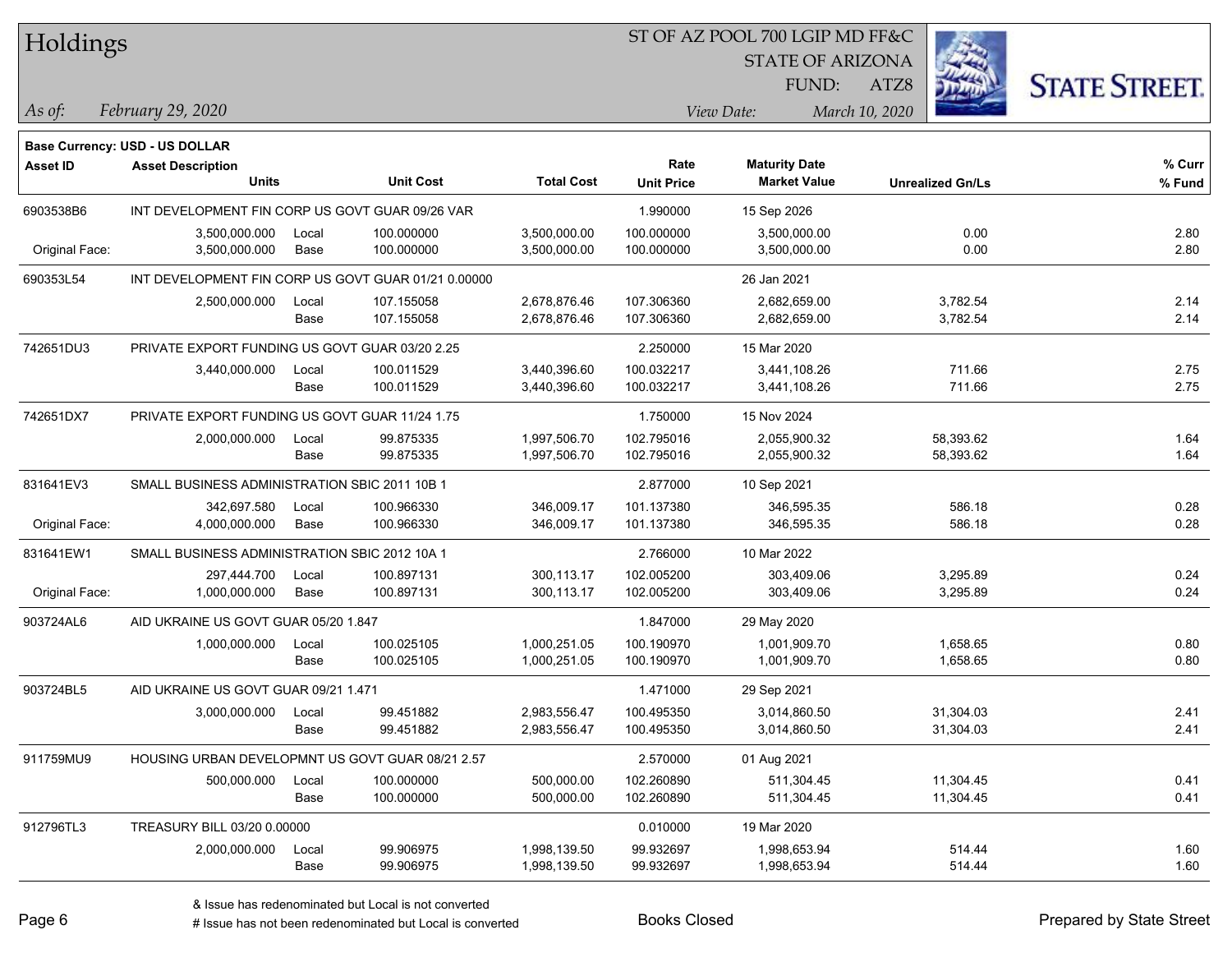| Holdings        |                                          |       |                  |                   |                           | ST OF AZ POOL 700 LGIP MD FF&C              |                         |                      |
|-----------------|------------------------------------------|-------|------------------|-------------------|---------------------------|---------------------------------------------|-------------------------|----------------------|
|                 |                                          |       |                  |                   |                           | <b>STATE OF ARIZONA</b>                     |                         |                      |
|                 |                                          |       |                  |                   |                           | <b>FUND:</b>                                | ATZ8                    | <b>STATE STREET.</b> |
| $\vert$ As of:  | February 29, 2020                        |       |                  |                   |                           | View Date:                                  | March 10, 2020          |                      |
|                 |                                          |       |                  |                   |                           |                                             |                         |                      |
|                 | Base Currency: USD - US DOLLAR           |       |                  |                   |                           |                                             |                         |                      |
| <b>Asset ID</b> | <b>Asset Description</b><br><b>Units</b> |       | <b>Unit Cost</b> | <b>Total Cost</b> | Rate<br><b>Unit Price</b> | <b>Maturity Date</b><br><b>Market Value</b> | <b>Unrealized Gn/Ls</b> | % Curr<br>% Fund     |
| 912796XD6       | TREASURY BILL 03/20 0.00000              |       |                  |                   | 0.010000                  | 31 Mar 2020                                 |                         |                      |
|                 | 3,000,000.000                            | Local | 99.871666        | 2,996,149.99      | 99.881910                 | 2,996,457.30                                | 307.31                  | 2.39                 |
|                 |                                          | Base  | 99.871666        | 2,996,149.99      | 99.881910                 | 2,996,457.30                                | 307.31                  | 2.39                 |
| 9128283G3       | US TREASURY N/B 11/20 1.75               |       |                  |                   | 1.750000                  | 15 Nov 2020                                 |                         |                      |
|                 | 5,000,000.000                            | Local | 99.716561        | 4,985,828.06      | 100.417969                | 5,020,898.45                                | 35,070.39               | 4.01                 |
|                 |                                          | Base  | 99.716561        | 4,985,828.06      | 100.417969                | 5,020,898.45                                | 35,070.39               | 4.01                 |
| 9128283Y4       | US TREASURY N/B 02/20 2.25               |       |                  |                   | 2.250000                  | 29 Feb 2020                                 |                         |                      |
|                 | 2,000,000.000                            | Local | 100.000000       | 2,000,000.00      | 100.000000                | 2,000,000.00                                | 0.00                    | 1.60                 |
|                 |                                          | Base  | 100.000000       | 2,000,000.00      | 100.000000                | 2,000,000.00                                | 0.00                    | 1.60                 |
| 9128284J6       | US TREASURY N/B 04/20 2.375              |       |                  |                   | 2.375000                  | 30 Apr 2020                                 |                         |                      |
|                 | 2,000,000.000                            | Local | 99.957570        | 1,999,151.40      | 100.149330                | 2,002,986.60                                | 3,835.20                | 1.60                 |
|                 |                                          | Base  | 99.957570        | 1,999,151.40      | 100.149330                | 2,002,986.60                                | 3,835.20                | 1.60                 |
| 9128284Q0       | US TREASURY N/B 05/20 2.5                |       |                  |                   | 2.500000                  | 31 May 2020                                 |                         |                      |
|                 | 2,000,000.000                            | Local | 99.984678        | 1,999,693.56      | 100.253906                | 2,005,078.12                                | 5,384.56                | 1.60                 |
|                 |                                          | Base  | 99.984678        | 1,999,693.56      | 100.253906                | 2,005,078.12                                | 5,384.56                | 1.60                 |
| 9128284Y3       | US TREASURY N/B 08/20 2.625              |       |                  |                   | 2.625000                  | 31 Aug 2020                                 |                         |                      |
|                 | 1,000,000.000                            | Local | 99.938186        | 999,381.86        | 100.632722                | 1,006,327.22                                | 6,945.36                | 0.80                 |
|                 |                                          | Base  | 99.938186        | 999,381.86        | 100.632722                | 1,006,327.22                                | 6,945.36                | 0.80                 |
| 9128286Q8       | US TREASURY FRN 04/21 VAR                |       |                  |                   | 1.649747                  | 30 Apr 2021                                 |                         |                      |
|                 | 2,000,000.000                            | Local | 99.956930        | 1,999,138.60      | 100.033438                | 2,000,668.76                                | 1,530.16                | 1.60                 |
|                 |                                          | Base  | 99.956930        | 1,999,138.60      | 100.033438                | 2,000,668.76                                | 1,530.16                | 1.60                 |
| 9128287A2       | US TREASURY N/B 06/21 1.625              |       |                  |                   | 1.625000                  | 30 Jun 2021                                 |                         |                      |
|                 | 2,000,000.000                            | Local | 99.984259        | 1,999,685.17      | 100.812500                | 2,016,250.00                                | 16,564.83               | 1.61                 |
|                 |                                          | Base  | 99.984259        | 1,999,685.17      | 100.812500                | 2,016,250.00                                | 16,564.83               | 1.61                 |
| 9128287G9       | US TREASURY FRN 07/21 VAR                |       |                  |                   | 1.730747                  | 31 Jul 2021                                 |                         |                      |
|                 | 2,000,000.000                            | Local | 99.964438        | 1,999,288.75      | 100.198964                | 2,003,979.28                                | 4,690.53                | 1.60                 |
|                 |                                          | Base  | 99.964438        | 1,999,288.75      | 100.198964                | 2,003,979.28                                | 4,690.53                | 1.60                 |
| 912828F62       | US TREASURY N/B 10/19 1.5                |       |                  |                   | 1.500000                  | 31 Oct 2019                                 |                         |                      |
|                 | 0.000                                    | Local | 0.000000         | $-0.04$           | 0.000000                  | 0.00                                        | 0.04                    | 0.00                 |
|                 |                                          | Base  | 0.000000         | $-0.04$           | 0.000000                  | 0.00                                        | 0.04                    | 0.00                 |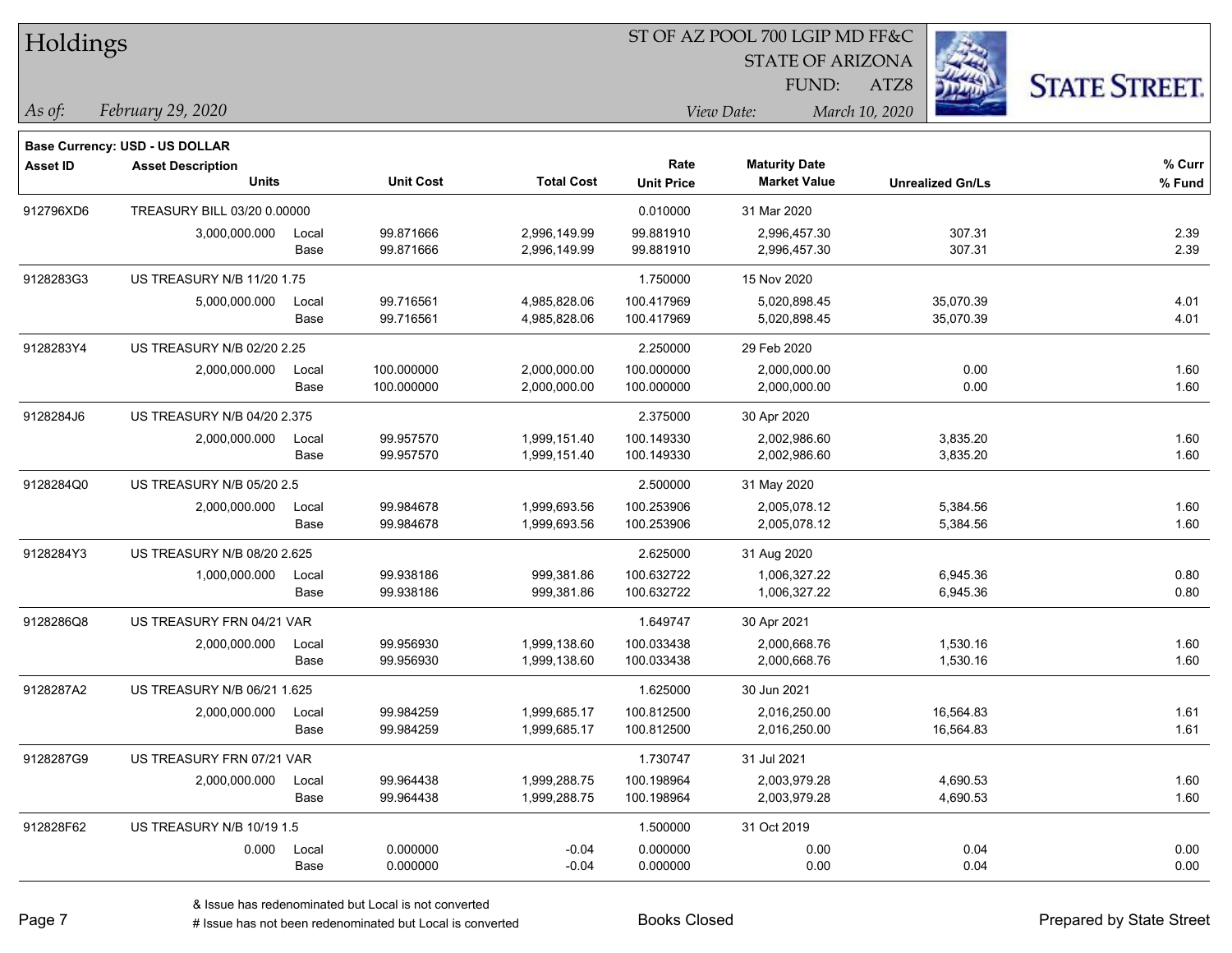| Holdings        |                                |       |                  |                   |                   | ST OF AZ POOL 700 LGIP MD FF&C |                         |                      |
|-----------------|--------------------------------|-------|------------------|-------------------|-------------------|--------------------------------|-------------------------|----------------------|
|                 |                                |       |                  |                   |                   | <b>STATE OF ARIZONA</b>        |                         |                      |
|                 |                                |       |                  |                   |                   | FUND:                          | ATZ8                    | <b>STATE STREET.</b> |
| $\vert$ As of:  | February 29, 2020              |       |                  |                   |                   | View Date:                     | March 10, 2020          |                      |
|                 | Base Currency: USD - US DOLLAR |       |                  |                   |                   |                                |                         |                      |
| <b>Asset ID</b> | <b>Asset Description</b>       |       |                  |                   | Rate              | <b>Maturity Date</b>           |                         | % Curr               |
|                 | <b>Units</b>                   |       | <b>Unit Cost</b> | <b>Total Cost</b> | <b>Unit Price</b> | <b>Market Value</b>            | <b>Unrealized Gn/Ls</b> | % Fund               |
| 912828G95       | US TREASURY N/B 12/19 1.625    |       |                  |                   | 1.625000          | 31 Dec 2019                    |                         |                      |
|                 | 0.000                          | Local | 0.000000         | $-4,130.85$       | 0.000000          | 0.00                           | 4,130.85                | 0.00                 |
|                 |                                | Base  | 0.000000         | $-4,130.85$       | 0.000000          | 0.00                           | 4,130.85                | 0.00                 |
| 912828J50       | US TREASURY N/B 02/20 1.375    |       |                  |                   | 1.375000          | 29 Feb 2020                    |                         |                      |
|                 | 2,000,000.000                  | Local | 100.000000       | 2,000,000.00      | 100.000000        | 2,000,000.00                   | 0.00                    | 1.60                 |
|                 |                                | Base  | 100.000000       | 2,000,000.00      | 100.000000        | 2,000,000.00                   | 0.00                    | 1.60                 |
| 912828L32       | US TREASURY N/B 08/20 1.375    |       |                  |                   | 1.375000          | 31 Aug 2020                    |                         |                      |
|                 | 5,000,000.000                  | Local | 99.574461        | 4,978,723.06      | 100.078125        | 5,003,906.25                   | 25,183.19               | 4.00                 |
|                 |                                | Base  | 99.574461        | 4,978,723.06      | 100.078125        | 5,003,906.25                   | 25,183.19               | 4.00                 |
| 912828N48       | US TREASURY N/B 12/20 1.75     |       |                  |                   | 1.750000          | 31 Dec 2020                    |                         |                      |
|                 | 2,000,000.000                  | Local | 100.036287       | 2,000,725.73      | 100.500000        | 2,010,000.00                   | 9,274.27                | 1.61                 |
|                 |                                | Base  | 100.036287       | 2,000,725.73      | 100.500000        | 2,010,000.00                   | 9,274.27                | 1.61                 |
| 912828P87       | US TREASURY N/B 02/21 1.125    |       |                  |                   | 1.125000          | 28 Feb 2021                    |                         |                      |
|                 | 2,000,000.000                  | Local | 99.637752        | 1,992,755.04      | 100.027344        | 2,000,546.88                   | 7,791.84                | 1.60                 |
|                 |                                | Base  | 99.637752        | 1,992,755.04      | 100.027344        | 2,000,546.88                   | 7,791.84                | 1.60                 |
| 912828Q37       | US TREASURY N/B 03/21 1.25     |       |                  |                   | 1.250000          | 31 Mar 2021                    |                         |                      |
|                 | 2,000,000.000                  | Local | 99.513372        | 1,990,267.43      | 100.199219        | 2,003,984.38                   | 13,716.95               | 1.60                 |
|                 |                                | Base  | 99.513372        | 1,990,267.43      | 100.199219        | 2,003,984.38                   | 13,716.95               | 1.60                 |
| 912828XE5       | US TREASURY N/B 05/20 1.5      |       |                  |                   | 1.500000          | 31 May 2020                    |                         |                      |
|                 | 2,000,000.000                  | Local | 99.962686        | 1,999,253.71      | 100.003906        | 2,000,078.12                   | 824.41                  | 1.60                 |
|                 |                                | Base  | 99.962686        | 1,999,253.71      | 100.003906        | 2,000,078.12                   | 824.41                  | 1.60                 |
| 912828XY1       | US TREASURY N/B 06/20 2.5      |       |                  |                   | 2.500000          | 30 Jun 2020                    |                         |                      |
|                 | 4,000,000.000                  | Local | 100.066544       | 4,002,661.76      | 100.382812        | 4,015,312.48                   | 12,650.72               | 3.21                 |
|                 |                                | Base  | 100.066544       | 4,002,661.76      | 100.382812        | 4,015,312.48                   | 12,650.72               | 3.21                 |
| 912828YN4       | US TREASURY FRN 10/21 VAR      |       |                  |                   | 1.810747          | 31 Oct 2021                    |                         |                      |
|                 | 3,000,000.000                  | Local | 100.032553       | 3,000,976.60      | 100.269877        | 3,008,096.31                   | 7,119.71                | 2.40                 |
|                 |                                | Base  | 100.032553       | 3,000,976.60      | 100.269877        | 3,008,096.31                   | 7,119.71                | 2.40                 |
| 912828Z45       | US TREASURY FRN 01/22 VAR      |       |                  |                   | 1.664747          | 31 Jan 2022                    |                         |                      |
|                 | 2,000,000.000                  | Local | 99.984720        | 1,999,694.39      | 99.978689         | 1,999,573.78                   | $-120.61$               | 1.60                 |
|                 |                                | Base  | 99.984720        | 1,999,694.39      | 99.978689         | 1,999,573.78                   | $-120.61$               | 1.60                 |

ST OF AZ POOL 700 LGIP MD FF&C

denote the redenominated but Local is converted Books Closed Prepared by State Street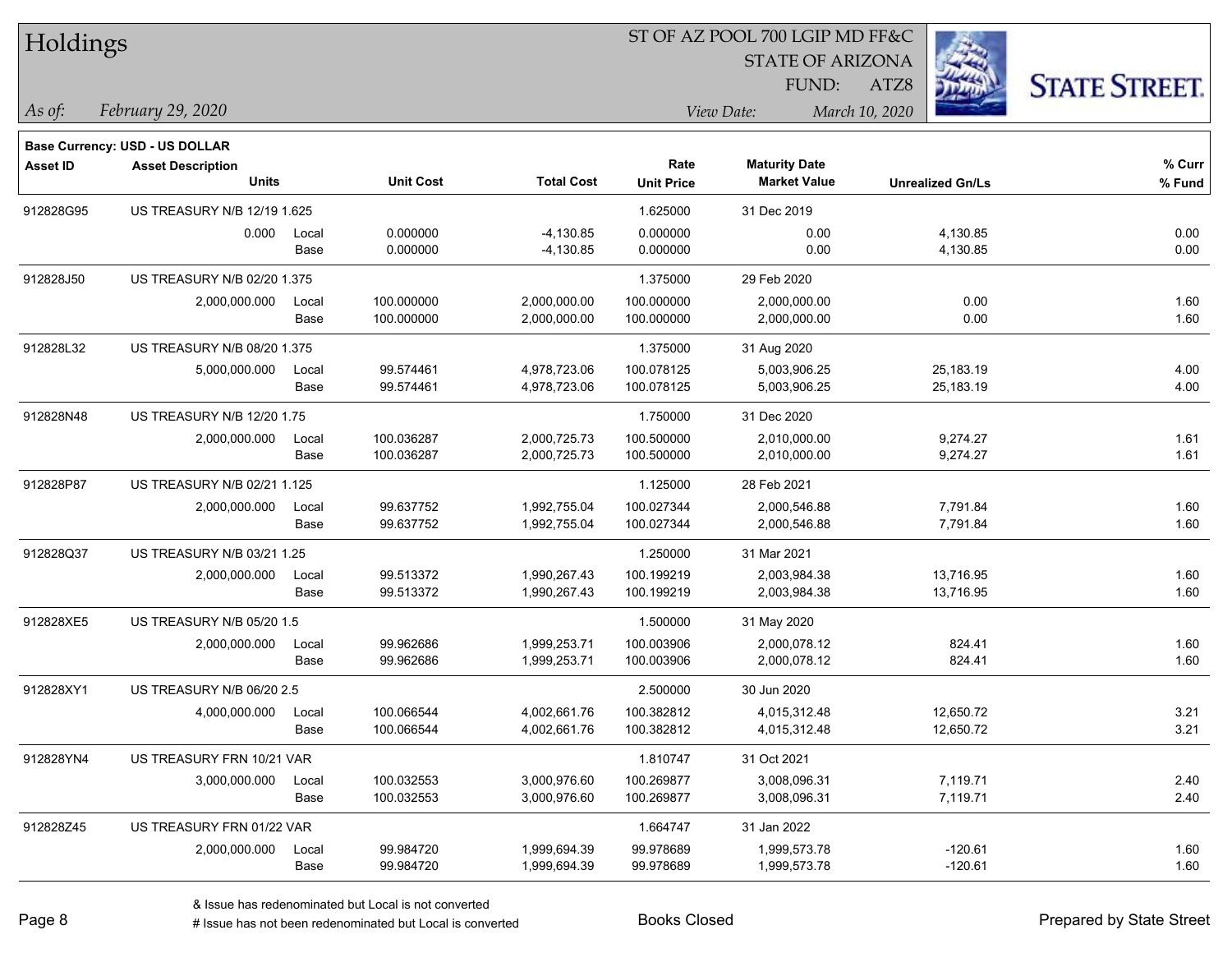| Holdings                  |                                       |       |                  |                   |                   | ST OF AZ POOL 700 LGIP MD FF&C |                         |                      |
|---------------------------|---------------------------------------|-------|------------------|-------------------|-------------------|--------------------------------|-------------------------|----------------------|
|                           |                                       |       |                  |                   |                   | <b>STATE OF ARIZONA</b>        | <b>STATISTICS</b>       |                      |
|                           |                                       |       |                  |                   |                   | FUND:                          | ATZ8                    | <b>STATE STREET.</b> |
| $\vert$ As of:            | February 29, 2020                     |       |                  |                   |                   | View Date:                     | March 10, 2020          |                      |
|                           | <b>Base Currency: USD - US DOLLAR</b> |       |                  |                   |                   |                                |                         |                      |
| <b>Asset ID</b>           | <b>Asset Description</b>              |       |                  |                   | Rate              | <b>Maturity Date</b>           |                         | % Curr               |
|                           | <b>Units</b>                          |       | <b>Unit Cost</b> | <b>Total Cost</b> | <b>Unit Price</b> | <b>Market Value</b>            | <b>Unrealized Gn/Ls</b> | % Fund               |
| 92262BAB1                 | VENDEE MORTGAGE TRUST VENDE 2011 2 DG |       |                  |                   | 2.750000          | 15 Dec 2033                    |                         |                      |
|                           | 124,493.770                           | Local | 102.080184       | 127,083.47        | 100.284240        | 124,847.63                     | $-2,235.84$             | 0.10                 |
| Original Face:            | 2,000,000.000                         | Base  | 102.080184       | 127,083.47        | 100.284240        | 124,847.63                     | $-2,235.84$             | 0.10                 |
| <b>US DOLLAR Total</b>    |                                       |       |                  |                   |                   |                                |                         |                      |
|                           | 98,279,926.260                        | Local |                  | 98,981,517.83     |                   | 99,547,481.37                  | 565,963.54              | 79.54                |
| Original Face:            | 95,498,075.000                        | Base  |                  | 98,981,517.83     |                   | 99,547,481.37                  | 565,963.54              | 79.54                |
| <b>FIXED INCOME Total</b> |                                       |       |                  |                   |                   |                                |                         |                      |
|                           | 98,279,926.260                        | Base  |                  | 98,981,517.83     |                   | 99,547,481.37                  | 565,963.54              | 79.54                |
| Original Face:            | 95,498,075.000                        |       |                  |                   |                   |                                |                         |                      |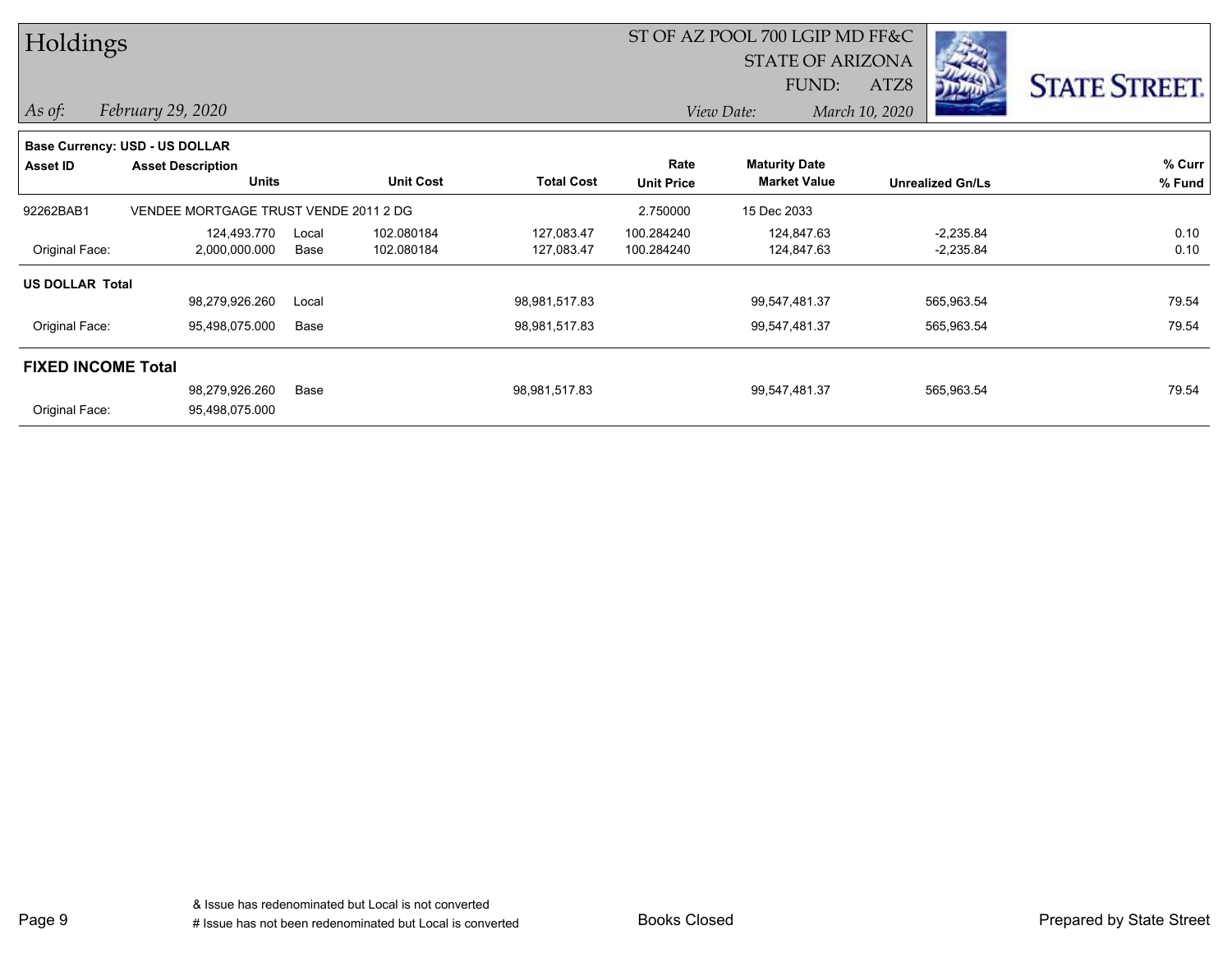| Holdings          |                                       |                  |                   |                   | ST OF AZ POOL 700 LGIP MD FF&C |                         |                      |
|-------------------|---------------------------------------|------------------|-------------------|-------------------|--------------------------------|-------------------------|----------------------|
|                   |                                       |                  |                   |                   | <b>STATE OF ARIZONA</b>        |                         |                      |
|                   |                                       |                  |                   |                   | FUND:                          | ATZ8                    | <b>STATE STREET.</b> |
| $\vert$ As of:    | February 29, 2020                     |                  |                   |                   | View Date:                     | March 10, 2020          |                      |
|                   | <b>Base Currency: USD - US DOLLAR</b> |                  |                   |                   |                                |                         |                      |
| Asset ID          | <b>Asset Description</b>              |                  |                   | Rate              | <b>Maturity Date</b>           |                         | % Curr               |
|                   | <b>Units</b>                          | <b>Unit Cost</b> | <b>Total Cost</b> | <b>Unit Price</b> | <b>Market Value</b>            | <b>Unrealized Gn/Ls</b> | % Fund               |
|                   |                                       |                  |                   |                   |                                |                         |                      |
| <b>FUND Total</b> |                                       |                  |                   |                   |                                |                         |                      |
|                   | 123,903,821.610                       | Base             | 124,584,428.73    |                   | 125, 156, 188.42               | 571,759.69              | 100.00               |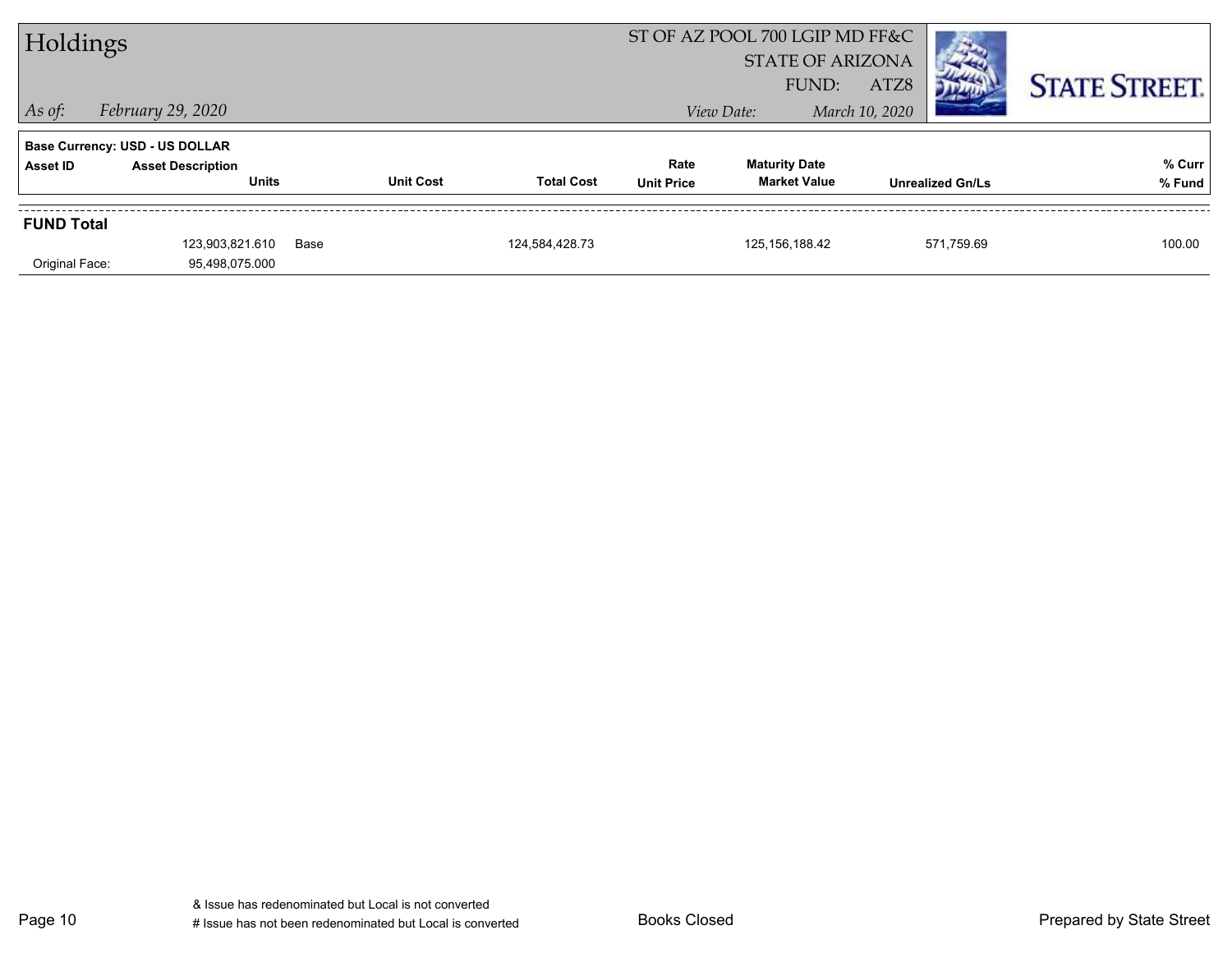# Holdings

# Currency Summary

*As of: February 29, 2020*

# ST OF AZ POOL 700 LGIP MD FF&C

STATE OF ARIZONA

ATZ8



*View Date: March 10, 2020*FUND:

### **Base Currency:USD - US DOLLAR**

|                        |                 |       |                   |                     | % Currency |                         |                          |                           |
|------------------------|-----------------|-------|-------------------|---------------------|------------|-------------------------|--------------------------|---------------------------|
|                        | <b>Units</b>    |       | <b>Total Cost</b> | <b>Market Value</b> | % Fund     | <b>Unreal Sec Gn/Ls</b> | <b>Unreal Curr Gn/Ls</b> | <b>Total Unreal Gn/Ls</b> |
| <b>US DOLLAR</b>       |                 |       |                   |                     |            |                         | Exchange Rate:           | 1.000000                  |
| <b>CASH</b>            |                 |       |                   |                     |            |                         |                          |                           |
|                        | 123,895.350     | Local | 123,895.35        | 123,895.35          | 0.10       | 0.00                    |                          | 0.00                      |
|                        |                 | Base  | 123,895.35        | 123,895.35          | 0.10       | 0.00                    | 0.00                     | 0.00                      |
| <b>CASH EQUIVALENT</b> |                 |       |                   |                     |            |                         |                          |                           |
|                        | 25,500,000.000  | Local | 25,479,015.55     | 25,484,811.70       | 20.36      | 5,796.15                |                          | 5,796.15                  |
|                        |                 | Base  | 25,479,015.55     | 25,484,811.70       | 20.36      | 5,796.15                | 0.00                     | 5,796.15                  |
| <b>FIXED INCOME</b>    |                 |       |                   |                     |            |                         |                          |                           |
|                        | 98,279,926.260  | Local | 98,981,517.83     | 99,547,481.37       | 79.54      | 565,963.54              |                          | 565,963.54                |
| Original Face:         | 95,498,075.000  | Base  | 98,981,517.83     | 99,547,481.37       | 79.54      | 565,963.54              | 0.00                     | 565,963.54                |
| <b>US DOLLAR Total</b> |                 |       |                   |                     |            |                         |                          |                           |
|                        | 123,903,821.610 | Local | 124,584,428.73    | 125, 156, 188.42    | 100.00     | 571,759.69              |                          | 571,759.69                |
| Original Face:         | 95,498,075.000  | Base  | 124,584,428.73    | 125, 156, 188.42    | 100.00     | 571,759.69              | 0.00                     | 571,759.69                |
| <b>FUND Total</b>      |                 |       |                   |                     |            |                         |                          |                           |
|                        | 123,903,821.610 | Base  | 124,584,428.73    | 125, 156, 188.42    | 100.00     | 571,759.69              | 0.00                     | 571,759.69                |
| Original Face:         | 95,498,075.000  |       |                   |                     |            |                         |                          |                           |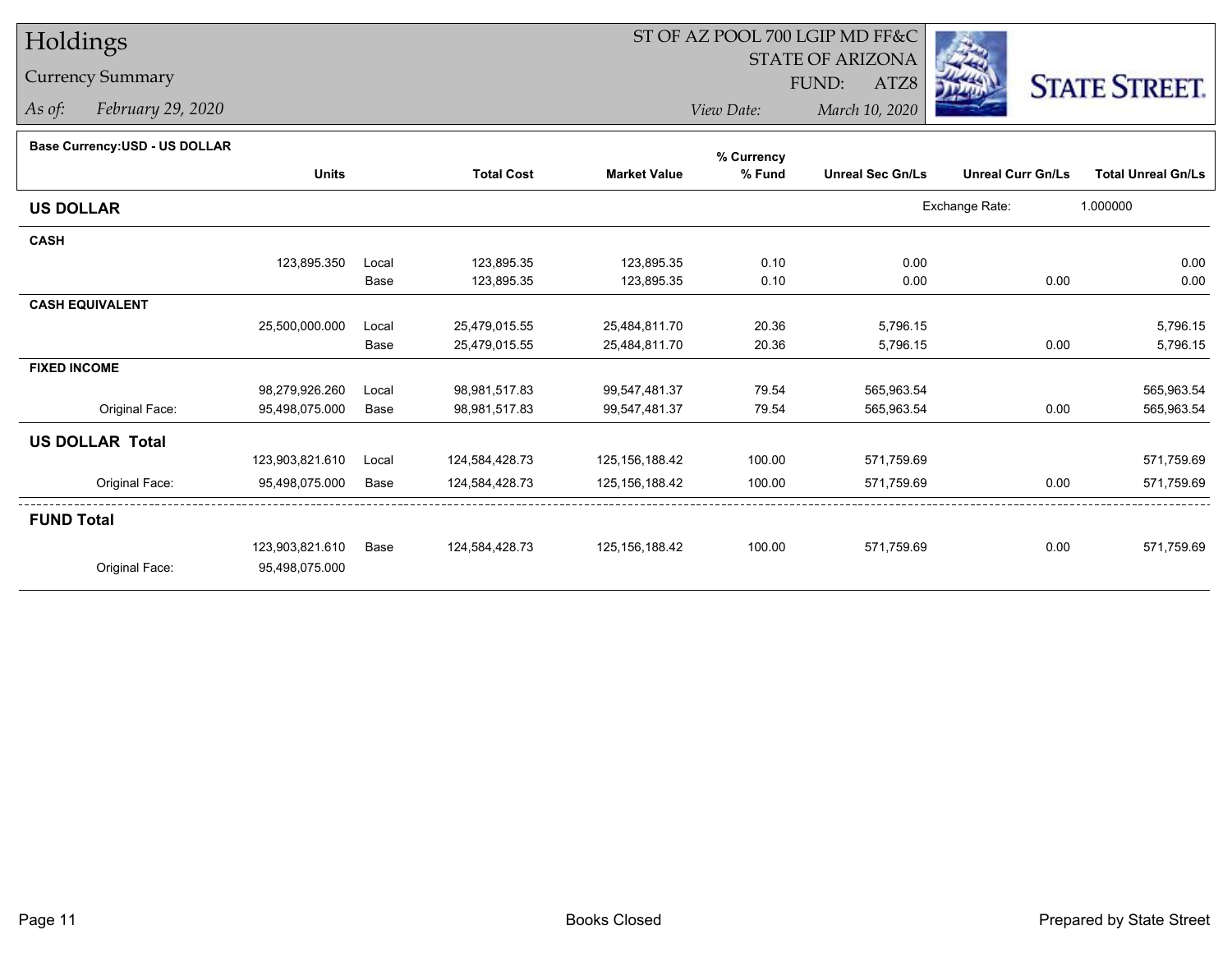| Holdings             |                                       |                   |                     | ST OF AZ POOL 700 LGIP MD FF&C |                         |                          |                           |
|----------------------|---------------------------------------|-------------------|---------------------|--------------------------------|-------------------------|--------------------------|---------------------------|
| <b>Asset Summary</b> |                                       |                   |                     |                                | <b>STATE OF ARIZONA</b> |                          |                           |
|                      |                                       |                   |                     |                                | FUND:<br>ATZ8           |                          | <b>STATE STREET.</b>      |
| As of:               | February 29, 2020                     |                   |                     | March 10, 2020<br>View Date:   |                         |                          |                           |
|                      | <b>Base Currency: USD - US DOLLAR</b> |                   |                     |                                |                         |                          |                           |
|                      | <b>Units</b>                          | <b>Total Cost</b> | <b>Market Value</b> | % Fund                         | <b>Unreal Sec Gn/Ls</b> | <b>Unreal Curr Gn/Ls</b> | <b>Total Unreal Gn/Ls</b> |
| <b>CASH</b>          |                                       |                   |                     |                                |                         |                          |                           |
| <b>US DOLLAR</b>     |                                       |                   |                     |                                |                         |                          |                           |
|                      | 123,895.350                           | 123,895.35        | 123,895.35          | 0.10                           | 0.00                    | 0.00                     | 0.00                      |
| <b>CASH Total</b>    |                                       |                   |                     |                                |                         |                          |                           |
|                      | 123,895.350                           | 123,895.35        | 123,895.35          | 0.10                           | 0.00                    | 0.00                     | 0.00                      |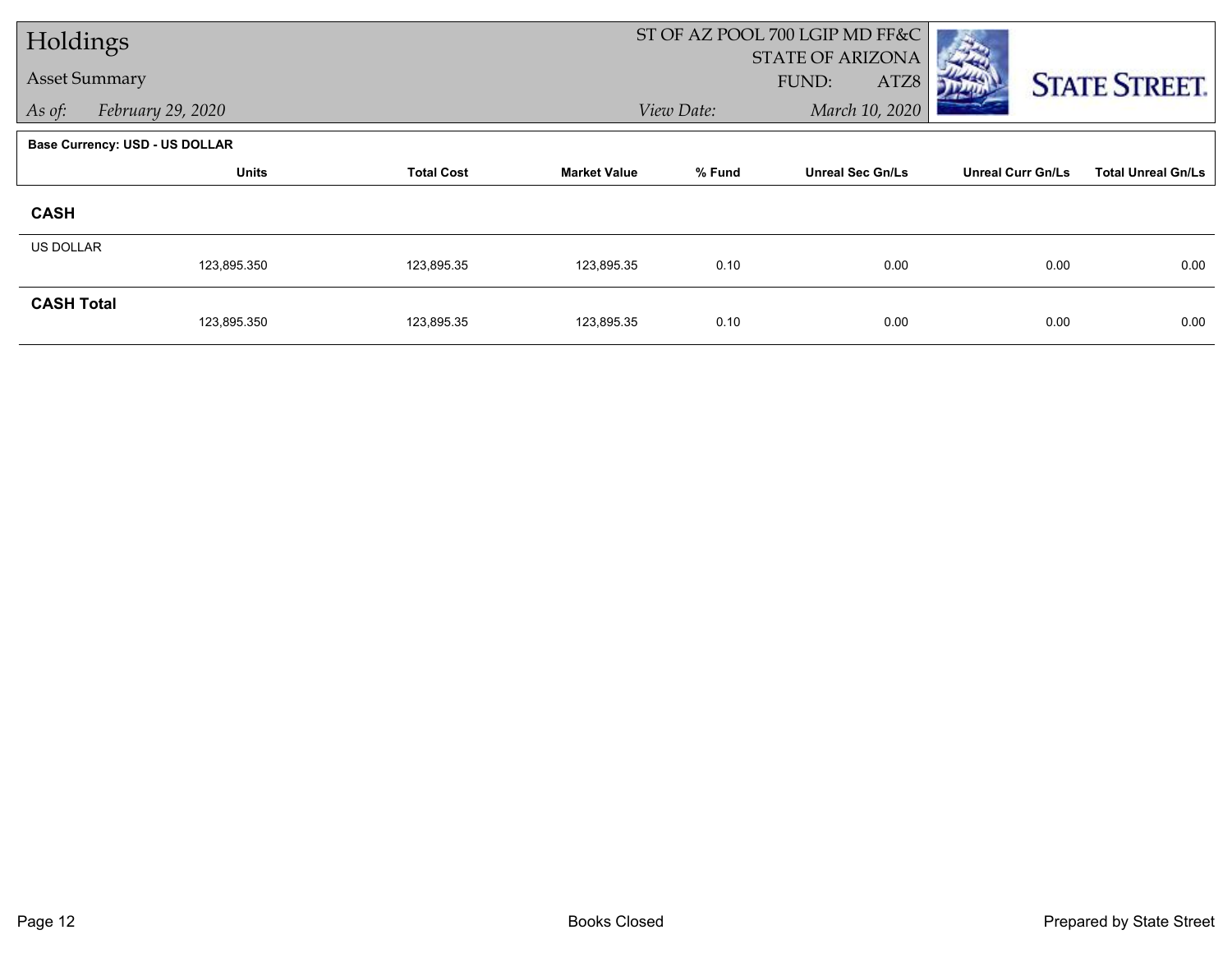| Holdings  |                                |                   |                     |                              | ST OF AZ POOL 700 LGIP MD FF&C |                          |                           |
|-----------|--------------------------------|-------------------|---------------------|------------------------------|--------------------------------|--------------------------|---------------------------|
|           |                                |                   |                     |                              | STATE OF ARIZONA               |                          |                           |
|           | <b>Asset Summary</b>           |                   |                     |                              | <b>FUND:</b><br>ATZ8           |                          | <b>STATE STREET.</b>      |
| As of:    | February 29, 2020              |                   |                     | March 10, 2020<br>View Date: |                                |                          |                           |
|           | Base Currency: USD - US DOLLAR |                   |                     |                              |                                |                          |                           |
|           | <b>Units</b>                   | <b>Total Cost</b> | <b>Market Value</b> | % Fund                       | <b>Unreal Sec Gn/Ls</b>        | <b>Unreal Curr Gn/Ls</b> | <b>Total Unreal Gn/Ls</b> |
|           | <b>CASH EQUIVALENT</b>         |                   |                     |                              |                                |                          |                           |
| US DOLLAR |                                |                   |                     |                              |                                |                          |                           |
|           | 25,500,000.000                 | 25,479,015.55     | 25,484,811.70       | 20.36                        | 5,796.15                       | 0.00                     | 5,796.15                  |
|           | <b>CASH EQUIVALENT Total</b>   |                   |                     |                              |                                |                          |                           |
|           | 25,500,000.000                 | 25,479,015.55     | 25,484,811.70       | 20.36                        | 5,796.15                       | 0.00                     | 5,796.15                  |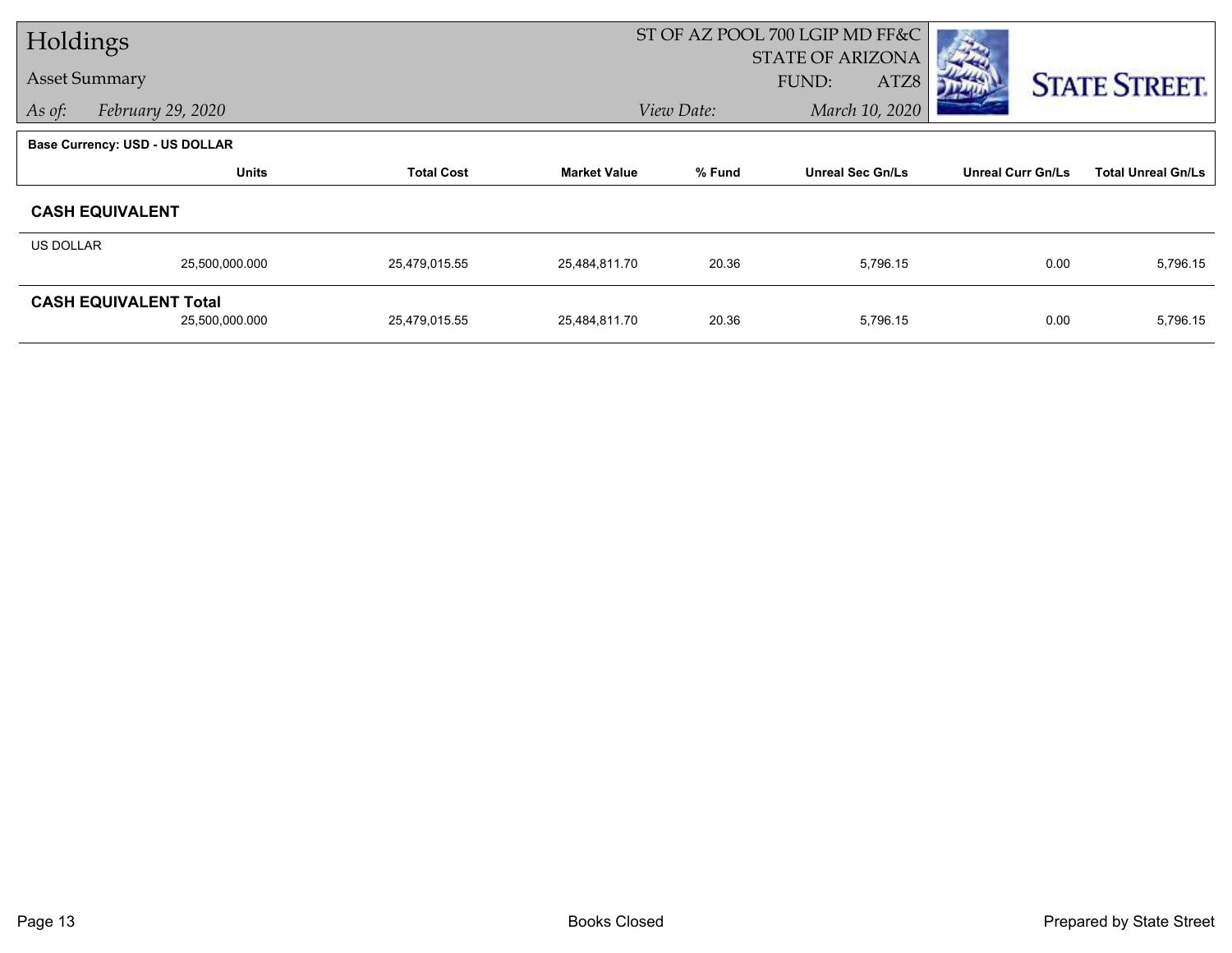| Holdings                              |                |                   |                     |            | ST OF AZ POOL 700 LGIP MD FF&C |                          |                           |
|---------------------------------------|----------------|-------------------|---------------------|------------|--------------------------------|--------------------------|---------------------------|
|                                       |                |                   |                     |            | <b>STATE OF ARIZONA</b>        |                          |                           |
| <b>Asset Summary</b>                  |                |                   |                     |            | FUND:<br>ATZ8                  |                          | <b>STATE STREET.</b>      |
| February 29, 2020<br>As of:           |                |                   |                     | View Date: | March 10, 2020                 |                          |                           |
| <b>Base Currency: USD - US DOLLAR</b> |                |                   |                     |            |                                |                          |                           |
|                                       | <b>Units</b>   | <b>Total Cost</b> | <b>Market Value</b> | % Fund     | <b>Unreal Sec Gn/Ls</b>        | <b>Unreal Curr Gn/Ls</b> | <b>Total Unreal Gn/Ls</b> |
| <b>FIXED INCOME</b>                   |                |                   |                     |            |                                |                          |                           |
| <b>US DOLLAR</b>                      |                |                   |                     |            |                                |                          |                           |
|                                       | 98,279,926.260 | 98,981,517.83     | 99,547,481.37       | 79.54      | 565,963.54                     | 0.00                     | 565,963.54                |
| <b>FIXED INCOME Total</b>             |                |                   |                     |            |                                |                          |                           |
|                                       | 98,279,926.260 | 98,981,517.83     | 99,547,481.37       | 79.54      | 565,963.54                     | 0.00                     | 565,963.54                |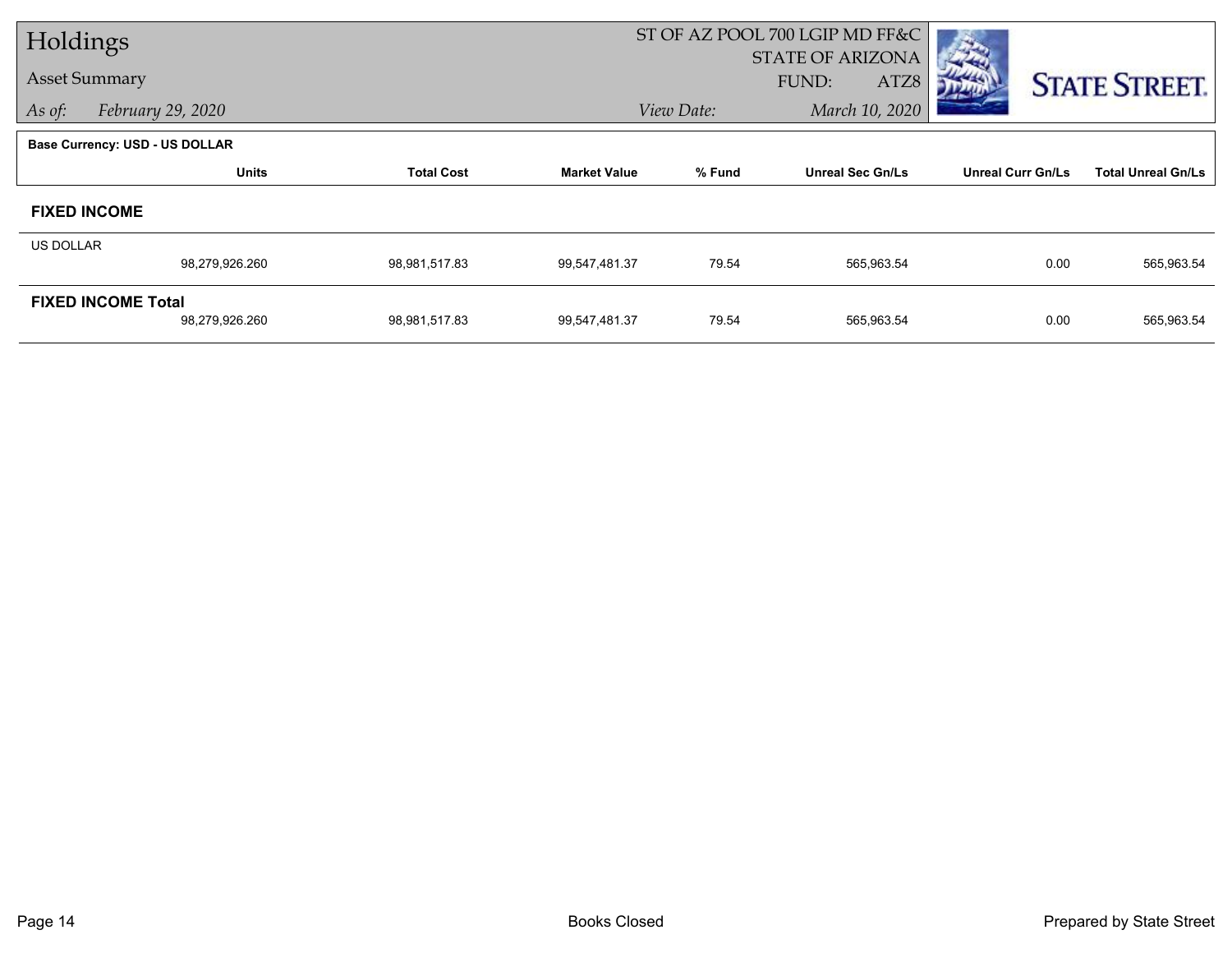| Holdings                    |                                       |                |                     | ST OF AZ POOL 700 LGIP MD FF&C |                         |                          |                           |
|-----------------------------|---------------------------------------|----------------|---------------------|--------------------------------|-------------------------|--------------------------|---------------------------|
|                             |                                       |                |                     | <b>STATE OF ARIZONA</b>        |                         |                          |                           |
| <b>Asset Summary</b>        |                                       |                | ATZ8<br>FUND:       |                                |                         | <b>STATE STREET.</b>     |                           |
| February 29, 2020<br>As of: |                                       |                |                     | View Date:                     | March 10, 2020          |                          |                           |
|                             | <b>Base Currency: USD - US DOLLAR</b> |                |                     |                                |                         |                          |                           |
|                             | <b>Total Cost</b><br><b>Units</b>     |                | <b>Market Value</b> | % Fund                         | <b>Unreal Sec Gn/Ls</b> | <b>Unreal Curr Gn/Ls</b> | <b>Total Unreal Gn/Ls</b> |
| <b>FUND Total</b>           |                                       |                |                     |                                |                         |                          |                           |
|                             | 123,903,821.610                       | 124.584.428.73 | 125, 156, 188.42    | 100.00                         | 571.759.69              | 0.00                     | 571,759.69                |